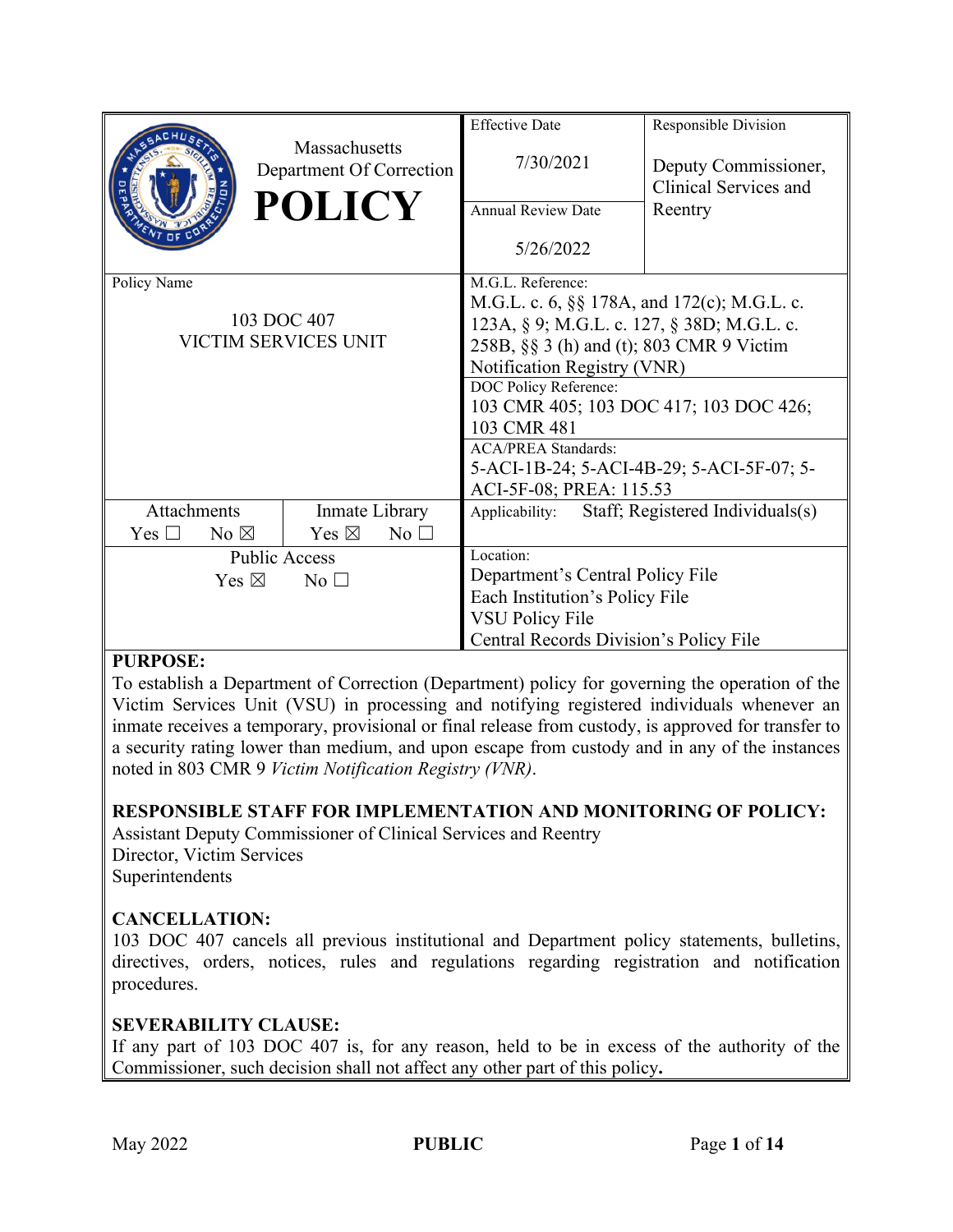# **TABLE OF CONTENTS**

| 407.01 | <b>Mission Statement</b>                                     | 3  |
|--------|--------------------------------------------------------------|----|
| 407.02 | Definitions                                                  | 3  |
| 407.03 | Victim Services Unit Duties and Responsibilities             | 4  |
| 407.04 | <b>Eligibility for Registration</b>                          | 5  |
| 407.05 | <b>Staff Victimization</b>                                   | 5  |
| 407.06 | Confidentiality of Registration                              | 6  |
| 407.07 | Duration of Registration                                     | 6  |
| 407.08 | <b>Cancellation of Certifications</b>                        | 6  |
| 407.09 | Procedure for Processing Registrations                       | 7  |
| 407.10 | Department of Correction Responsibility                      | 7  |
| 407.11 | <b>Duty Station Notifications</b>                            | 8  |
| 407.12 | <b>Institutional Procedures for Processing Notifications</b> | 9  |
| 407.13 | Telephone, Mail and Vnote Procedures                         | 10 |
| 407.14 | Procedures for Processing Information                        | 11 |
| 407.15 | VINE-Victim Information & Notification Everyday              | 11 |
| 407.16 | <b>Restraining Order</b>                                     | 11 |
| 407.17 | Training                                                     | 11 |
| 407.18 | <b>VSU Survey</b>                                            | 12 |
| 407.19 | Victim/Offender Dialogue in an Institution                   | 12 |
| 407.20 | <b>Unwanted Correspondence</b>                               | 12 |
| 407.21 | Prison Rape Elimination Act                                  | 13 |
| 407.22 | <b>Victim Awareness Class</b>                                | 13 |
| 407.23 | Court Assessments and Other Authorized Assessments           | 13 |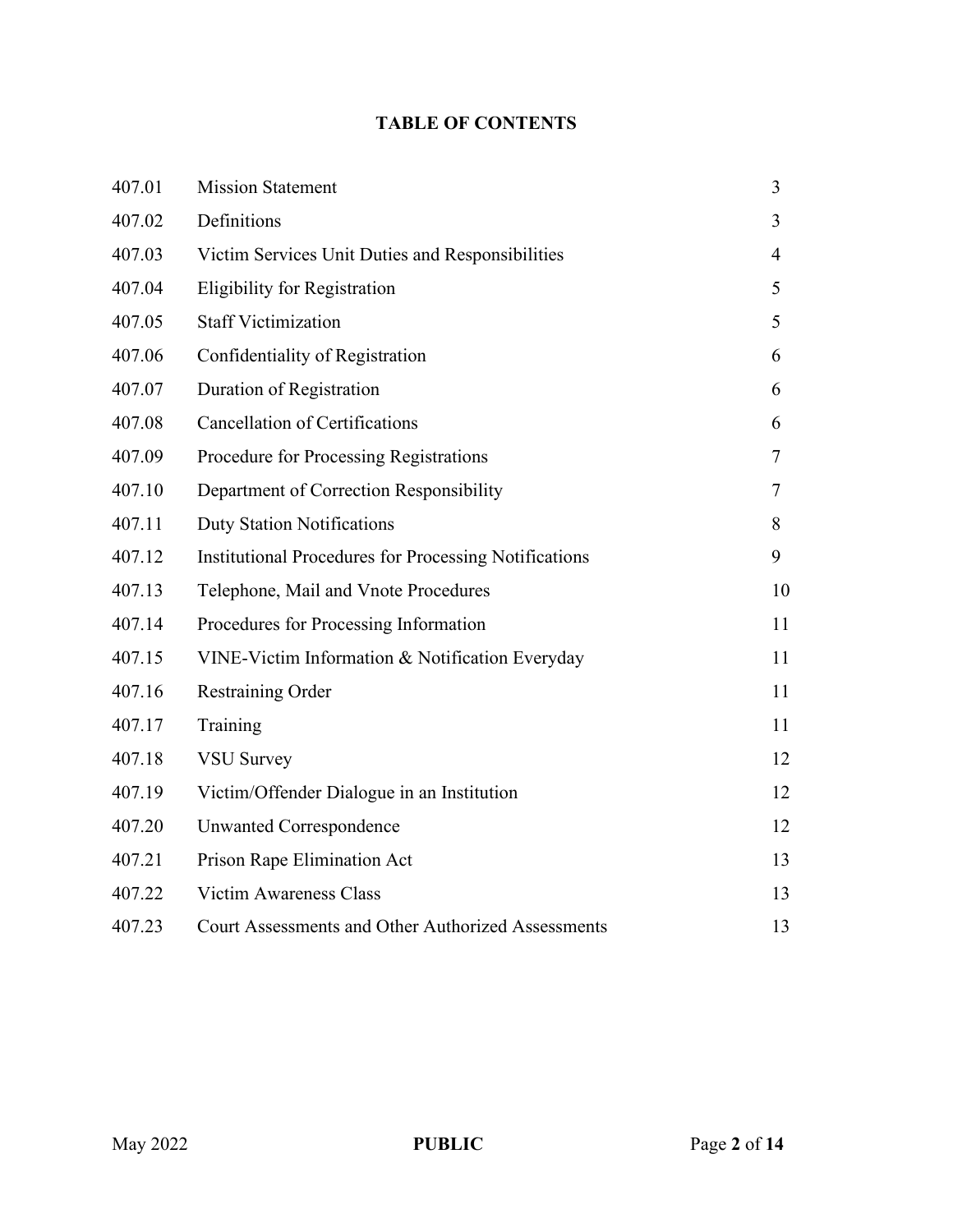# **407.01 MISSION STATEMENT**

The mission of the VSU is to provide information and notification to victims of crime and other concerned individuals whose offenders are in the custody of the Department. These services shall be administered with respect, compassion, and confidentiality.

### **407.02 DEFINITIONS**

178A CORI Access- Pursuant to M.G.L c.6 S 178A, a registration via DCJIS for a victim of crime, witness, family member of a homicide victim, parent/guardian of a minor victim, or parent/guardian of a minor witness as defined by M.G.L. c. 258B S 1 that allows access to all available criminal records information of the person arraigned or convicted of said crime.

Citizen's Initiated Petition (CIP)- Pursuant to M.G.L. c.6 s 172 (k), an authenticated user may, upon request, register an individual who articulates a fear of a specific named offender, in order to receive advance notification of the offender's change in custody status from the appropriate custodial or supervisory agency.

Department of Criminal Justice Information Services (DCJIS) - The Commonwealth agency statutorily designated to provide a public safety information system and network to support data collection, information sharing and interoperability for the Commonwealth's criminal justice and law enforcement community; to oversee the authorized provision of Criminal Offender Record Information to the non-criminal justice community; to provide support to the Criminal Record Review Board; to operate the Firearms Records Bureau; and to provide and technically support the Victim Notification Registry for the victims of crime.

Institution Victim Advocate - Staff that provide direct services to inmates who are victims of sexually abusive behavior. These services are focused on the needs of the inmate. The institution victim advocate role balances the needs of the inmate victim and the needs of the Department.

Notice Registration- A registration recorded by DCJIS for certain eligible individuals to be notified of certain changes to an offender's change in custody status pursuant to M.G.L c. 258B s 3 (t) and M.G.L. c. 6 S 172 (a)(19) and (k).

Registration for Notice - A registration granted by DCJIS pursuant to M.G.L. c. 258B generating the mandated notification responsibility of the custodial and/or supervising authority to the registered individuals

Victim Information and Notification Everyday (VINE)- An automated telephone and email service for accessing public information relative to a Department inmate's location. Additionally, VINE provides notification of an offender's transfer, release or escape to those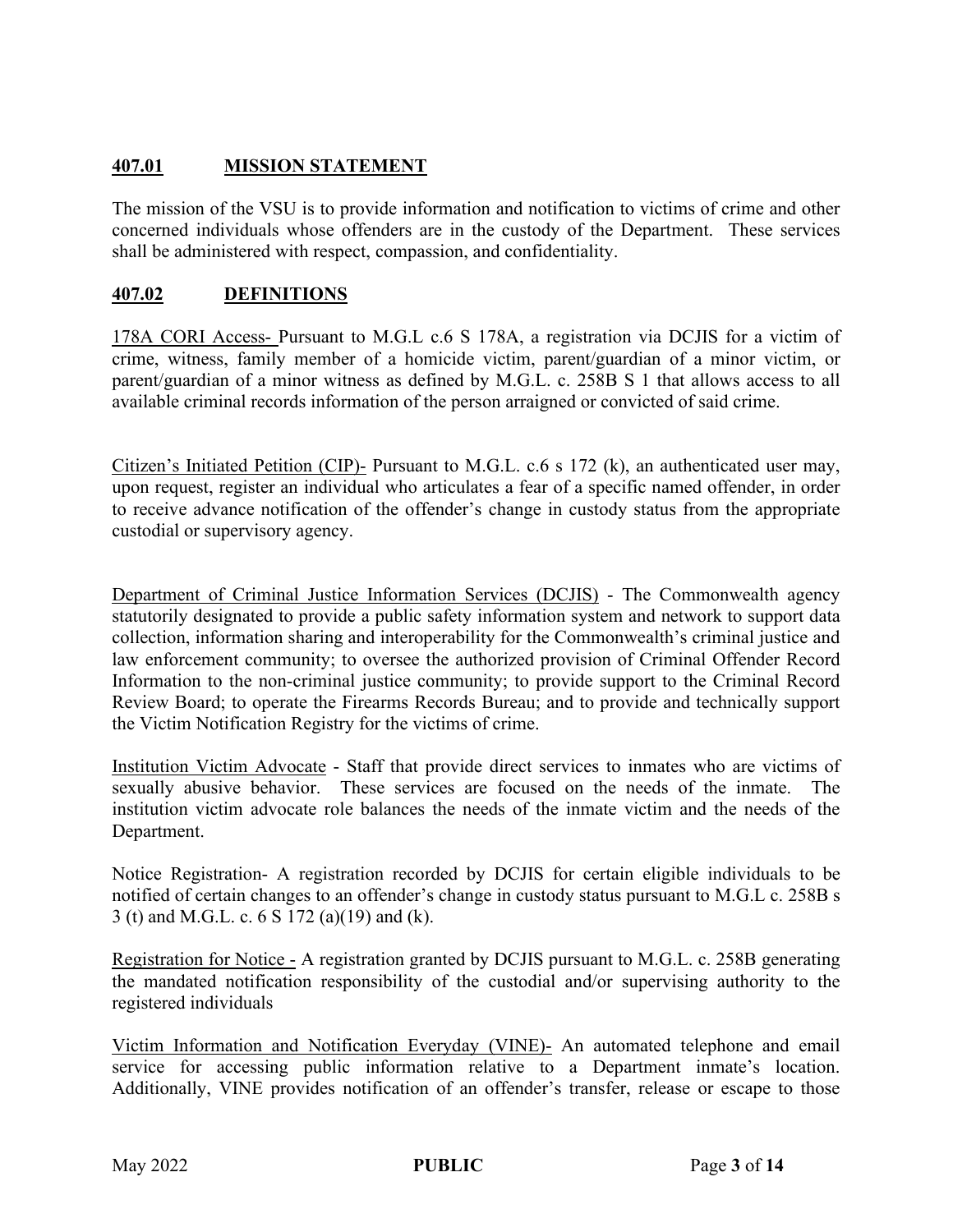registered individuals who are registered for VINE. The web-based extension of VINE is [www.vinelink.com.](http://www.vinelink.com/)

Victim Notification Registry (VNR)- The internet-based application maintained by DCJIS and used in the Commonwealth to register eligible individuals affected by crime, family members of homicide victims, and family members of deceased or incompetent victims for notice of an offender's change in custody status or for access to Criminal Offender Record Information (CORI).

Victim Rights Law - The law which affords victims, witnesses, parents/guardians of minor aged victims, family members of homicide victims, and family members of incompetent victims certain rights and services during the investigation, prosecution and post-conviction stages of the criminal justice process pursuant to M.G.L. c. 258B.

Victim Services Unit Advocate - staff that provide direct services to those affected by crime, including Department employees. These services are administered with respect, confidentiality and compassion.

#### **407.03 VICTIM SERVICE UNIT DUTIES AND RESPONSIBILITIES**

- A. The VSU assists any victim/concerned party in applying to the DCJIS for registration. This is accomplished through the completion of an application form, which is submitted electronically by the VSU, to the DCJIS.
- B. The VSU shall mail an initial contact letter to all newly registered individuals with sentencing and housing information about the offender for whom they are registered.
- C. The VSU provides post-conviction information, emotional support, crisis intervention, safety planning and referral services to victims and registered individuals.
- D. When a complaint is received from a victim, registered individual or any member of the general public, the VSU shall work with the appropriate institution/division staff to resolve the issue/concern. Complaints include unwanted contact made from an offender in the custody of the Department. The VSU shall report the resolution of the complaint to the victim.
- E. The VSU shall plan and coordinate proactive victim programs for offenders housed within the Department.
- F. The VSU staff shall be responsible for an assigned institution caseload and report statistical information to indicate the number and type of notifications made to the registered individuals on a monthly basis.
- G. The VSU shall provide education to certified individuals about their right for notification and information through the VINE system. The VSU shall register all interested registered individuals for VINE notification.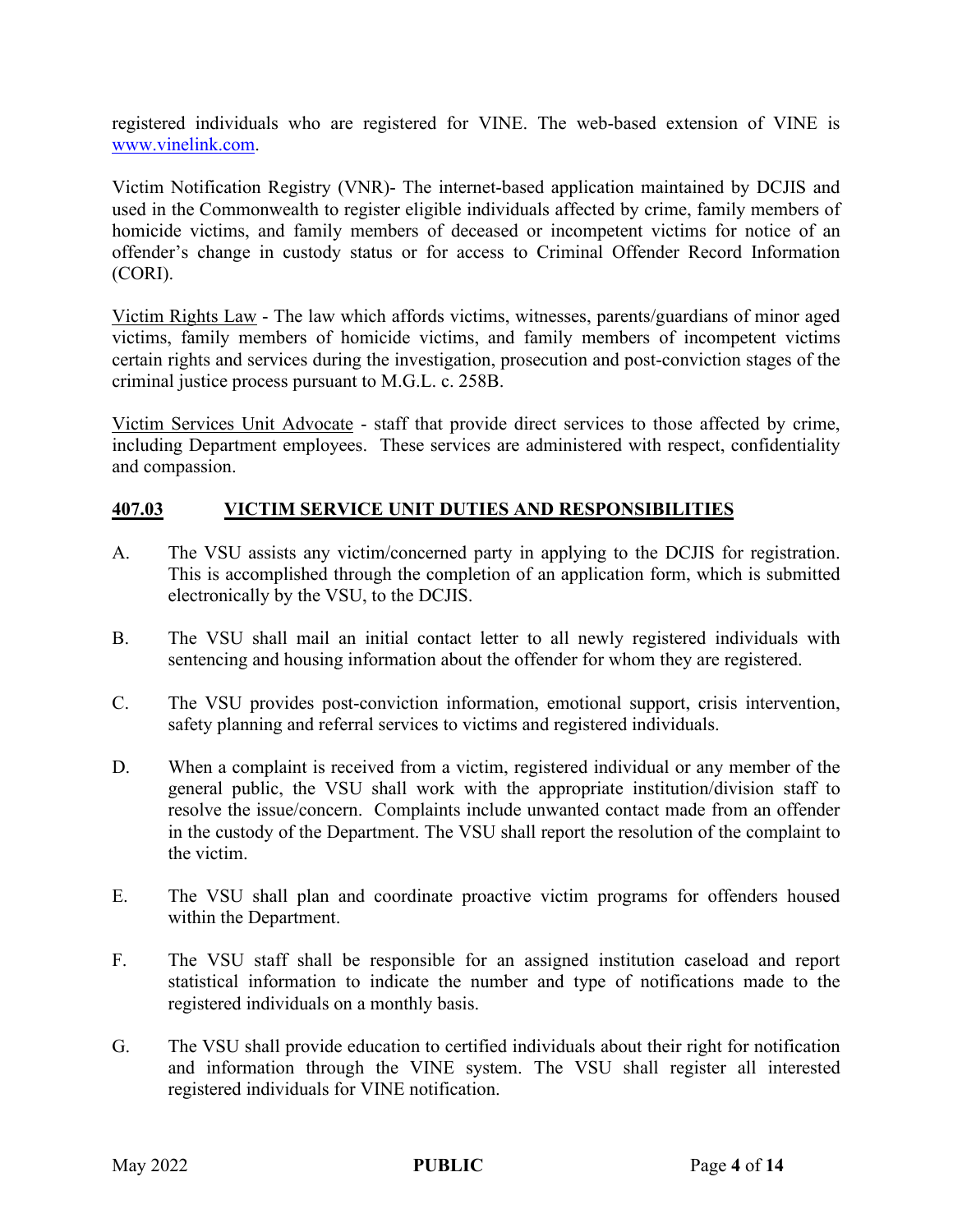- H. The VSU shall be notified when the media interviews an inmate. The VSU shall research and determine if the inmate has an active registered individual, and inform the registered individual of the interview.
- I. In an effort to ensure the quality of our program and continually improve our services, the VSU shall mail a survey to registered individuals.

### **407.04 ELIGIBILITY FOR REGISTRATION**

The DCJIS is the sole authority responsible for approving all Registrations.

- A. Pursuant to M.G.L. c. 258B, individuals registered by the DCJIS shall be notified in advance whenever an inmate receives a temporary, provisional or final release from custody; is moved from a secure facility to a less-secure facility; or if the inmate escapes from custody.
- B. Pursuant to 803 CMR 9.04 (2), the DCJIS may, upon request, register an individual who articulates a reasonable fear of harm to his or her physical safety relative to an inmate's impending release. Persons registered under a CIP are entitled to receive the same types of notices as those who are certified under M.G.L c. 258B.
- C. Pursuant to M.G.L c. 6, § 178A, a victim of crime, witness, or family member of a homicide victim, all as defined by M.G.L. c. 258B § 1, may be registered by the DCJIS, upon request, to receive CORI, provided that the request for said information relates to the offense in which such person was involved. Criminal justice agencies may also disclose to such persons such additional information, including but not limited to evaluative information, as such agencies determine, in their discretion, is reasonably necessary for the security and well being of such persons.
- D. Pursuant to 803 CMR 9.08 the registered individual is responsible for providing any changes to the individual's registration information, including means of contact, name changes, address changes, phone number changes, and email address changes.

#### **407.05 STAFF VICTIMIZATION**

Pursuant to M.G.L c. 127, § 38D, at the request of any correction officer, or other employee of any jail, house of correction or correctional institution, the Commissioner, Sheriffs or their designees shall provide notice to such officer, or employee of any transfer between such facilities or similar facilities utilized by the Commonwealth or any political subdivision within or without the Commonwealth of a prisoner convicted of an offense against such officer or employee. Such requests shall be made in writing to the Director of the VSU.

A. If an employee is a registered individual relative to a currently incarcerated inmate, the employee is responsible for contacting the Department VSU and notifying it of his/her registration status.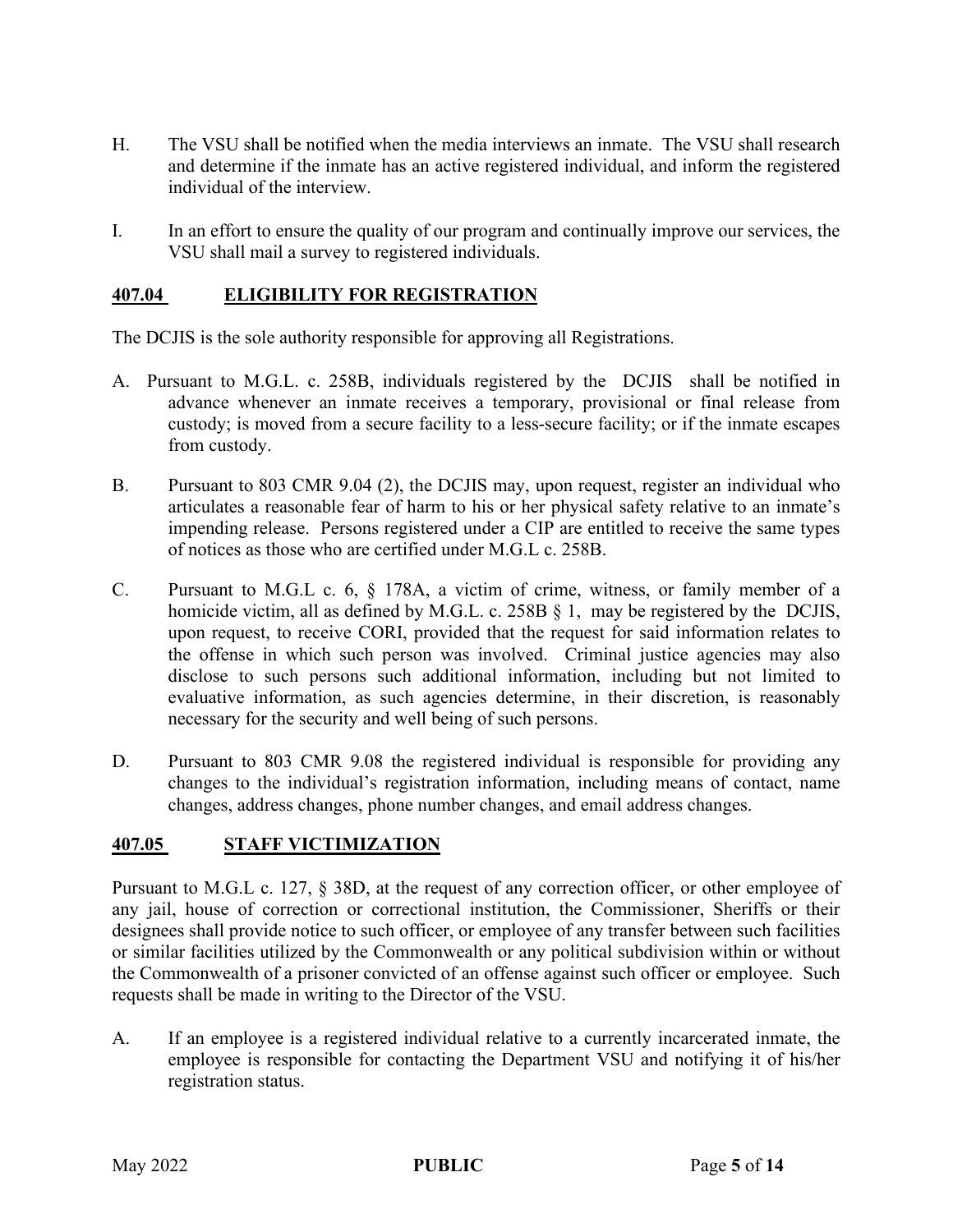- B. The VSU shall work with such employee in accordance with the 103 DOC 426, Conflicts Policy. Whenever possible, a documented conflict will result in the inmate being moved to another facility with the same security rating. If this is not possible, consideration should be given to reassigning the staff member to another facility.
- C. The VSU shall provide crisis intervention, emotional support and referral services to all Department employees who request such assistance.
- D. Department employees registered by DCJIS are entitled to the same rights and benefits under M.G.L. c. 258B, § 3(t), and M.G.L. c. 6, §§ 172C through 178A.

# **407.06 CONFIDENTIALITY OF REGISTRATION**

Pursuant to 803 CMR 9.03 (1), the information contained in the VNR is not subject to public disclosure under the Massachusetts public records laws, M.G.L. c. 66, § 10 and 950 CMR 32.00 Public Records Access. Information contained in the VNR is presumptively withheld from public disclosure as it contains confidential victim and witness information.

To ensure the confidentiality of information contained in the VNR, only approved staff are authorized to utilize the VNR.

The Director of the VSU will review all requests for VNR access. Approved requests will be forwarded to DCJIS for final authorization. In addition staff shall:

- A. Keep all registration information confidential;
- B. Not disclose in any manner the existence or status of a registration to an inmate or any non-criminal justice representative;

The VSU shall be immediately notified whenever a breach of confidentiality occurs; then in turn, shall notify the registered individual. Pursuant to M.G.L c.6 § 168 and 803 CMR 2.00; DCJIS, through its Criminal Record Review Board, is responsible for investigating complaints of improper access to and dissemination of CORI.

# **407.07 DURATION OF REGISTRATION**

Registration of both 178A CORI and notice registration shall remain effective for the natural life of the registered individual or offender, unless cancelled by a custodial or supervising agency, by DCJIS, or by the registered individual.

# **407.08 CANCELLATION OF REGISTRATIONS**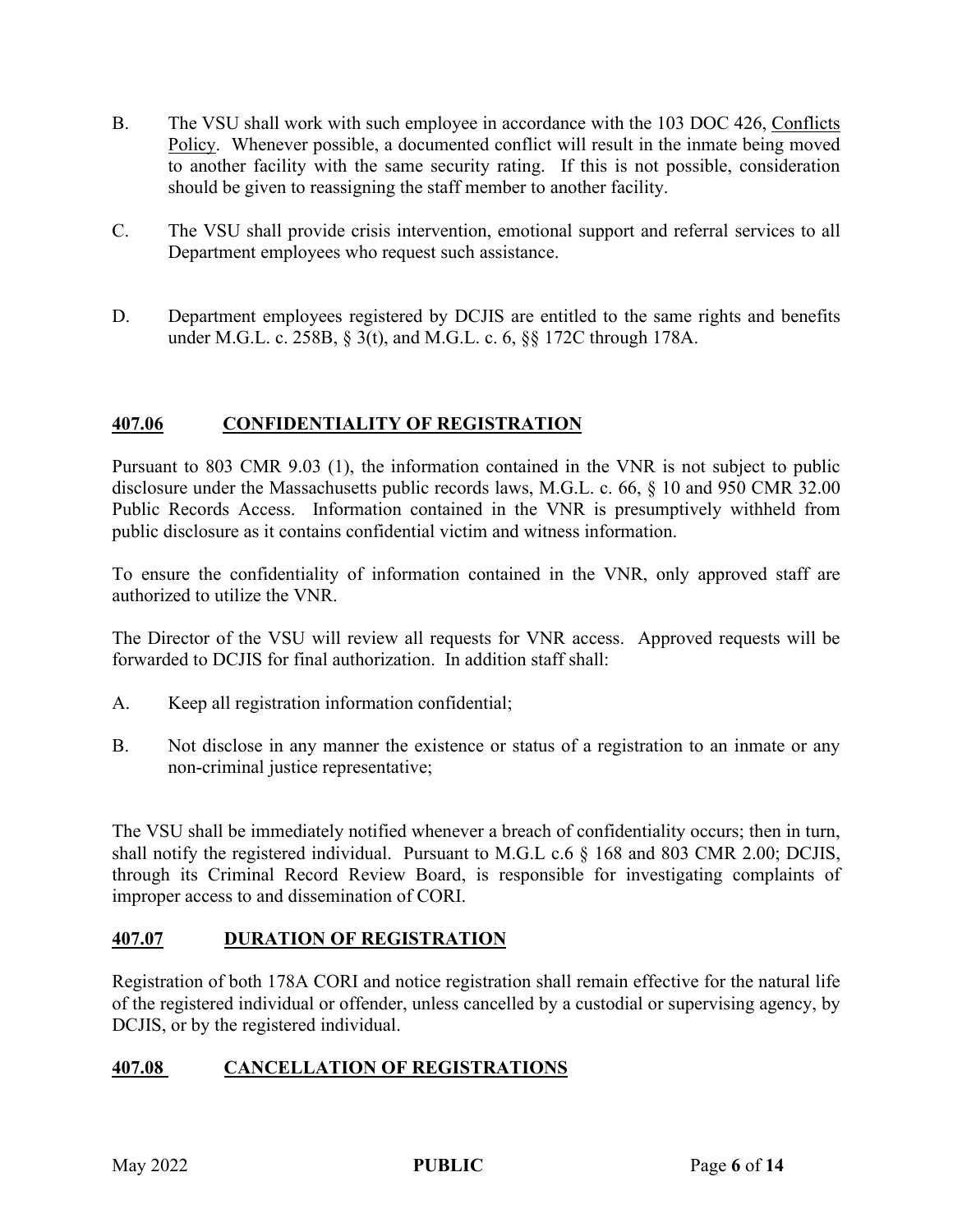Pursuant to 803 CMR 9.09, registration may be cancelled in the following circumstances:

- a. the death of a registered individual;
- b. the death of the offender;
- c. a finding of registration misuse;
- d. a finding that a registered individual has made explicit threats or articulated plans to harm an offender upon the offender's release from custody;
- e. a finding that the purpose of the registration no longer exists; and
- f. the registered individual voluntarily cancels registration.

The DCJIS shall notify the registered individual upon the cancellation of a registration.

The VSU shall process all requests for registration cancellation initiated by the Department.

# **407.09 PROCEDURES FOR PROCESSING REGISTRATIONS**

The Criminal History Records staff shall enter the Probation Central File (PCF) number in the Alias screen in accordance with 103 DOC 417, Criminal History Records Information policy.

The VSU shall reference the Victim Notification Registry Program (VNR) of the DCJIS daily. This is to ascertain whether newly admitted inmates have a prior active registration. Upon the determination that a prior registration exists, the VSU shall update the VNR database.

The VSU shall check the VNR Program daily. The VSU shall enter information in the Inmate Management System (IMS), indicating whether a registration exists.

# **407.10 DEPARTMENT OF CORRECTION RESPONSIBILITY**

The Department shall notify the registered individual:

- A. When the inmate is approved for transfer to a security rating lower than medium. The Department shall notify the registered individual of the pending transfer, by telephone and mail, at least fourteen (14) days in advance of the pending transfer. The Department shall also identify in writing to the registered individual the location of the transfer. If the registered individual responds to the advance notice, the Department, where practicable, shall consider the registered individual's place of residence and/or workplace, if known, for safety purposes. The Department shall also, where practicable, consider the registered individual's concerns regarding the transfer to a security rating lower than medium. In any event, the Department shall refrain from transferring the inmate until all reasonable attempts have been made to notify the registered individual;
- B. When the inmate is approved for transfer to pre-release, the Department shall notify the registered individual of the pending transfer, by telephone and mail, at least fourteen (14) days in advance of the pending transfer. The Department shall also identify in writing to the registered individual, the location of the transfer, a description of the release and program activity; the date, approximate time and anticipated duration of the release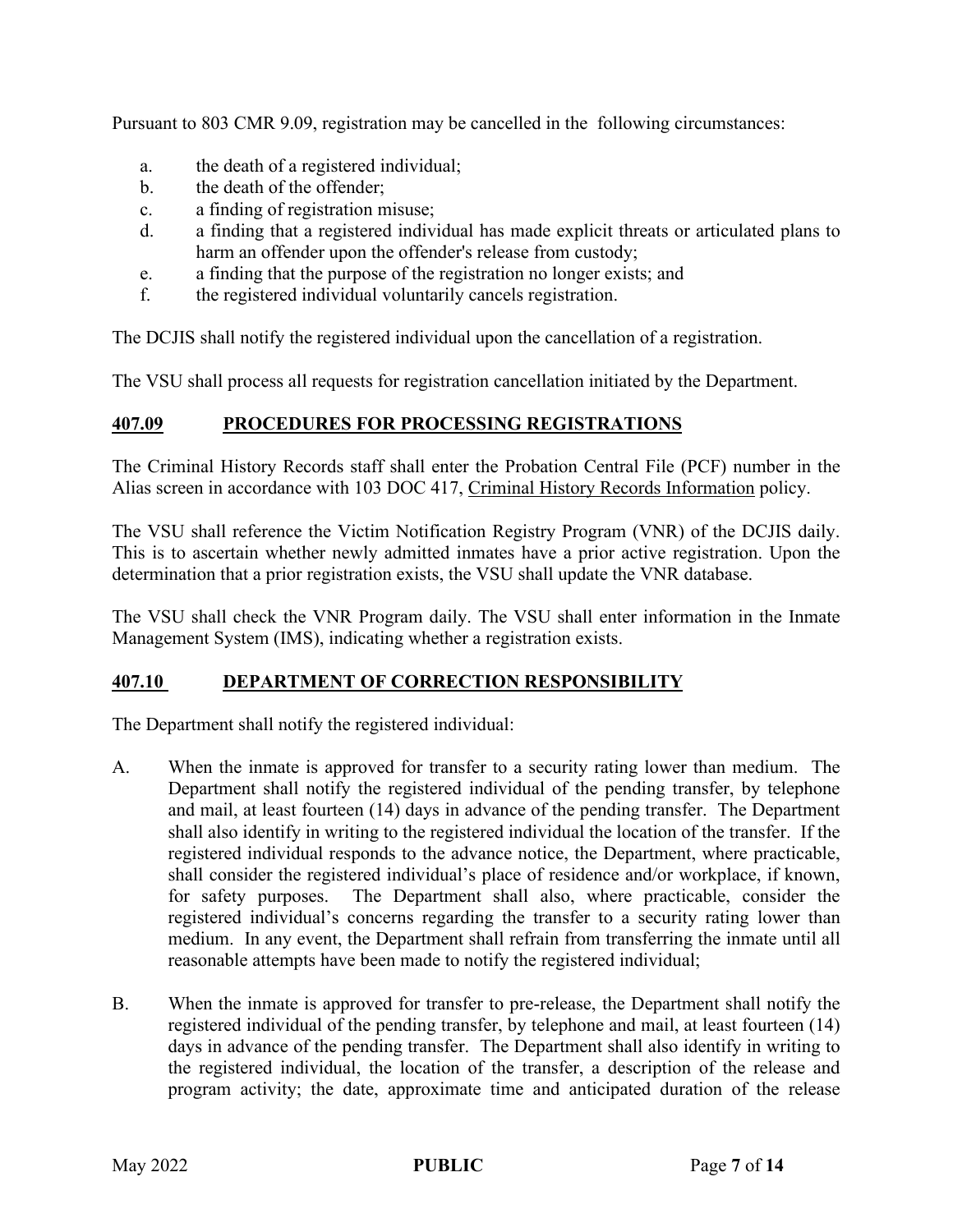activity; the general location of release and activity within the community; and, the level of supervision the inmate is to receive. If the registered individual responds to the advance notice, the Department, where practicable, shall consider the registered individual's place of residence and/or workplace, if known, for safety purposes. The Department shall also, where practicable, consider the registered individual's concerns regarding the transfer to a less secure facility. In any event, the Department shall refrain from transferring the inmate until all reasonable attempts have been made to notify the registered individual;

- C. When the inmate is approved for a lateral transfer from a pre-release or minimum security, the Department shall make this notification as soon as practicable by telephone and mail;
- D When the inmate is transferred to out of state/federal custody, the Department shall make this notification as soon as practicable by telephone and mail.
- E. When the inmate is approved for a final discharge, the Department shall provide, at a minimum, a fourteen (14)-day advance notification by telephone and mail.
- F. When the inmate returns to higher security from minimum/pre-release or lower security, the Department shall make this notification as soon as possible by telephone and mail;
- G. When the inmate receives a court ordered release from custody including but not limited to an appeal or a revised and revoked sentence, the Department shall provide immediate notification by telephone and mail;
- H When the inmate is approved to receive an emergency escorted trip, the Department shall provide immediate notification by telephone and mail;
- I. When the inmate dies, the Department shall make this notification as soon as practicable by telephone and mail;
- J. When the inmate escapes, the Department shall provide immediate notification by telephone and mail. The Fugitive Apprehension Unit shall notify the Duty Station when the inmate has been apprehended. The VSU shall notify the registered individual of the inmate's return;
- K. When the inmate is released from the Massachusetts Treatment Center pursuant to M.G.L, c. 123A, § 9, the Department shall provide notification by telephone and mail.
- L. When the inmate legally changes his/her name through the court process, upon receiving notification from the institution, the VSU shall notify the registered individual and reflect the change in the VNR.

#### **407.11 DUTY STATION NOTIFICATIONS**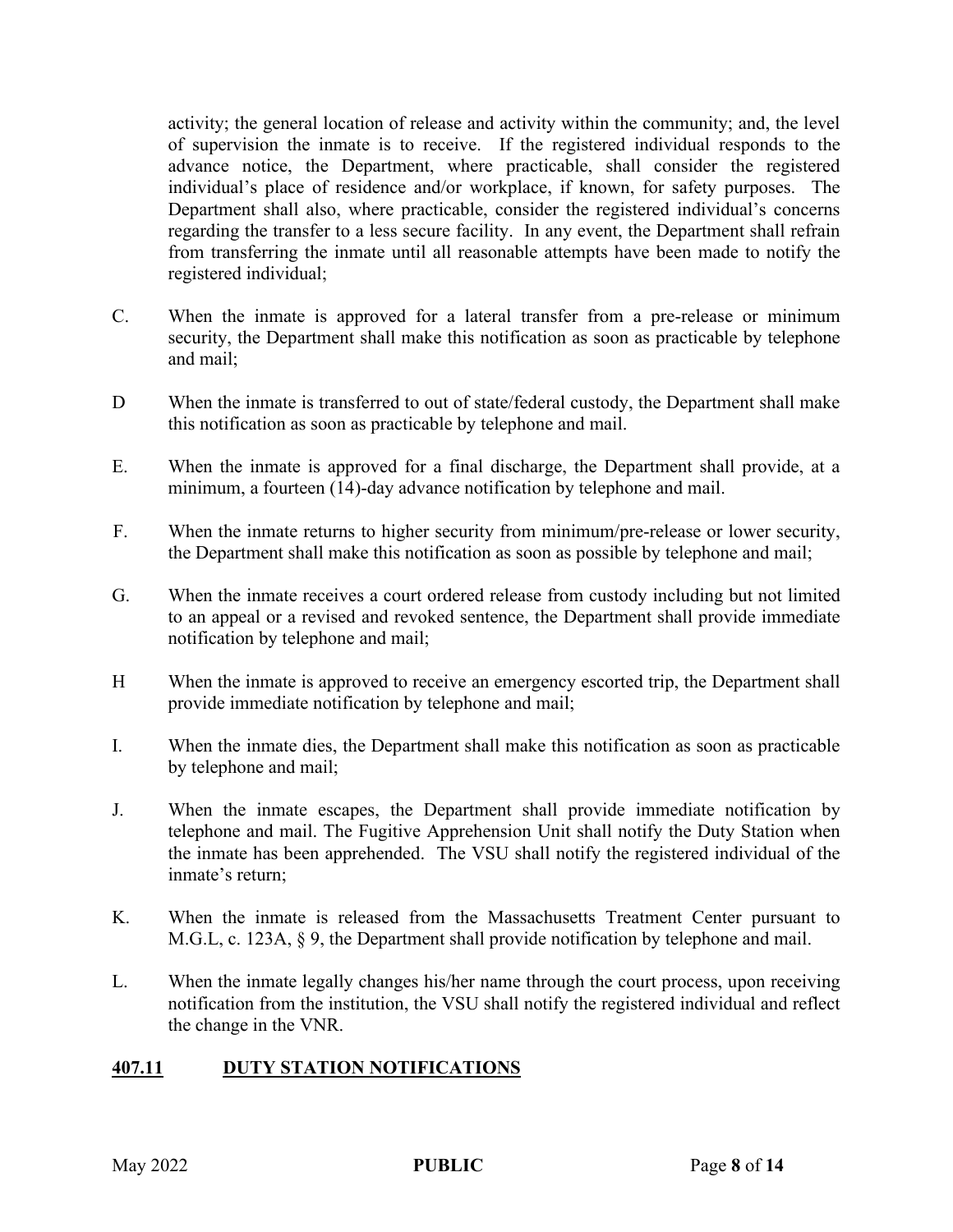During business hours the VSU shall notify any individual previously approved for such notification by the DCJIS in accordance with 103 DOC 407.10. During non-business hours, the Duty Station shall notify any individual previously approved for such notification by the DCJIS.

In the event of an escape, or release from custody without prior notification, the following guidelines shall be followed.

- A. If verbal notification cannot be made after trying the telephone number(s) of the registered individual in the VNR database, the local police department where the registered individual resides shall be contacted to assist with prompt notification.
- B. The request to the local police department shall be documented in the Applicant Communication Log of the VNR database.
- C. The Director of the VSU shall be notified by the duty station the next business day, and provide follow-up notification by mail to the registered individual.
- D. In the event of an inmate death during non-business hours, the Department Duty station shall notify registered individuals as soon as possible by telephone. The VSU shall provide follow-up notification by mail the next business day.

#### **407.12 INSTITUTIONAL PROCEDURES FOR PROCESSING NOTIFICATIONS**

Each Superintendent or designee shall implement the institution's notification process, while the VSU shall make all notifications submitted by the institution.

- A. In circumstances outlined in 103 DOC 407.10(F-L), the institution shall check IMS to determine whether the offender has a registration lodged against him/her. A flag indicates that one or more certified individual(s) exists. If a registration exists, the Notification of Inmate Status Change (NISC) form shall be completed and submitted to the VSU. (Attachment 1) The VSU will be notified electronically via IMS when an inmate is approved for a minimum or pre-release transfer as outlined in 103 DOC 407.10 (A, B & C). The Classification Division shall notify the VSU in the case of an out of state transfer as referenced in 103 DOC 407.10(D). The Central Date Computation Unit will electronically notify the VSU for a release as outlined in 103 DOC 407.10 (E).
- B. The comment section of the NISC form shall be used to note when an inmate receives a court ordered release or a revised and revoked sentence, name change of inmate, place of confinement or supervision to be served upon release, or in any circumstances when additional information is required.
- C. After notification has been made by the VSU, the information shall be recorded in the Applicant Communication Log and, when applicable, the Classification Division shall be notified by the VSU. The VSU shall indicate in the external notification tab in the IMS when the VSU has made a release notification.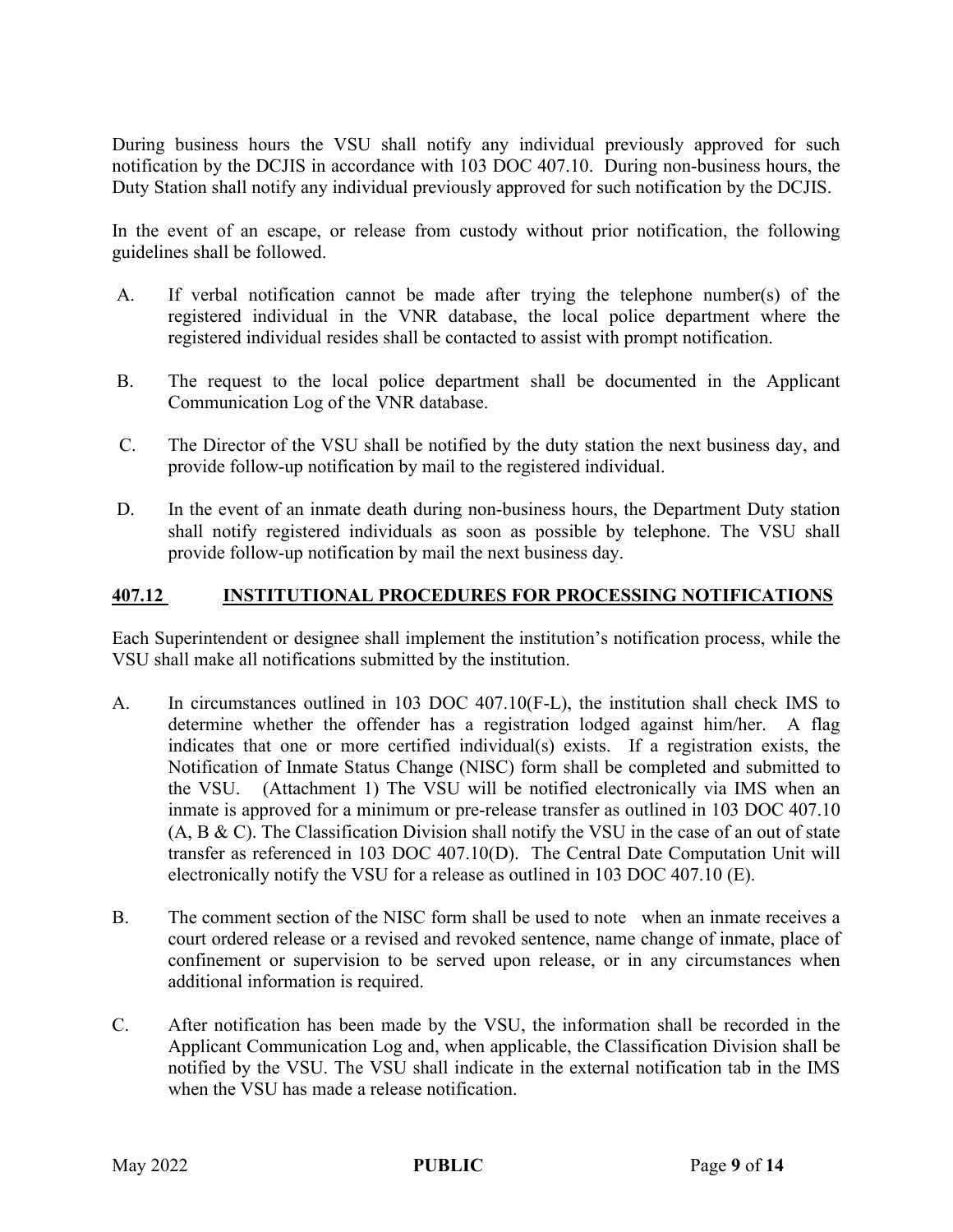- D. The institution shall notify the VSU of any changes in the inmate status that occurs after submitting the NISC form.
- E. The institution shall notify the VSU if a registered individual exists but is not indicated in IMS.

### **407.13 TELEPHONE, MAIL AND VICTIM NOTE (VNOTE) PROCEDURES**

All registered individual(s) shall be notified in accordance with 803 CMR 9.00, Victim Notification Registry (VNR). If an individual requests that only one particular type of notification be used for contact, the Department will comply with that request. The method(s) of notification shall be made as follows:

- A. The VNR database shall be referenced for accurate contact information.
- B. Telephone notification shall be made as soon as possible. Within twenty-four (24) hours of telephone notification or attempt, written notification shall be mailed. Documentation shall be noted in the Applicant Communication Log that notification was either provided or attempted.
- C. Letter notification shall be documented in the Applicant Communication Log screen, indicating the date the letter was mailed to the registered individual(s).
- D. A copy of the notification letter shall be placed in the VSU file. The Applicant Communication Log screen shall be used to document the date the letter was filed.
- E. The inmate shall not be transferred until fourteen (14) calendar days after either obtaining telephone notification or the mailing of written notification. The waiting period shall commence when successful telephone notification has been made, or the written notification has been mailed, whichever one occurs first.
- F. Upon the receipt of a returned envelope from the US Postal Service that is marked with forwarding address unknown or undeliverable, the VSU shall:
	- 1. Query the Registry of Motor Vehicles (RMV) to locate an address.
	- 2. If an active driver's license or Massachusetts I.D. is found for the certified person with a matching date of birth (DOB) and/or social security number (SSN), the address listed shall be treated as valid contact information and the original notification letter shall be forwarded.
	- 3. The updated address information shall be entered into the VNR.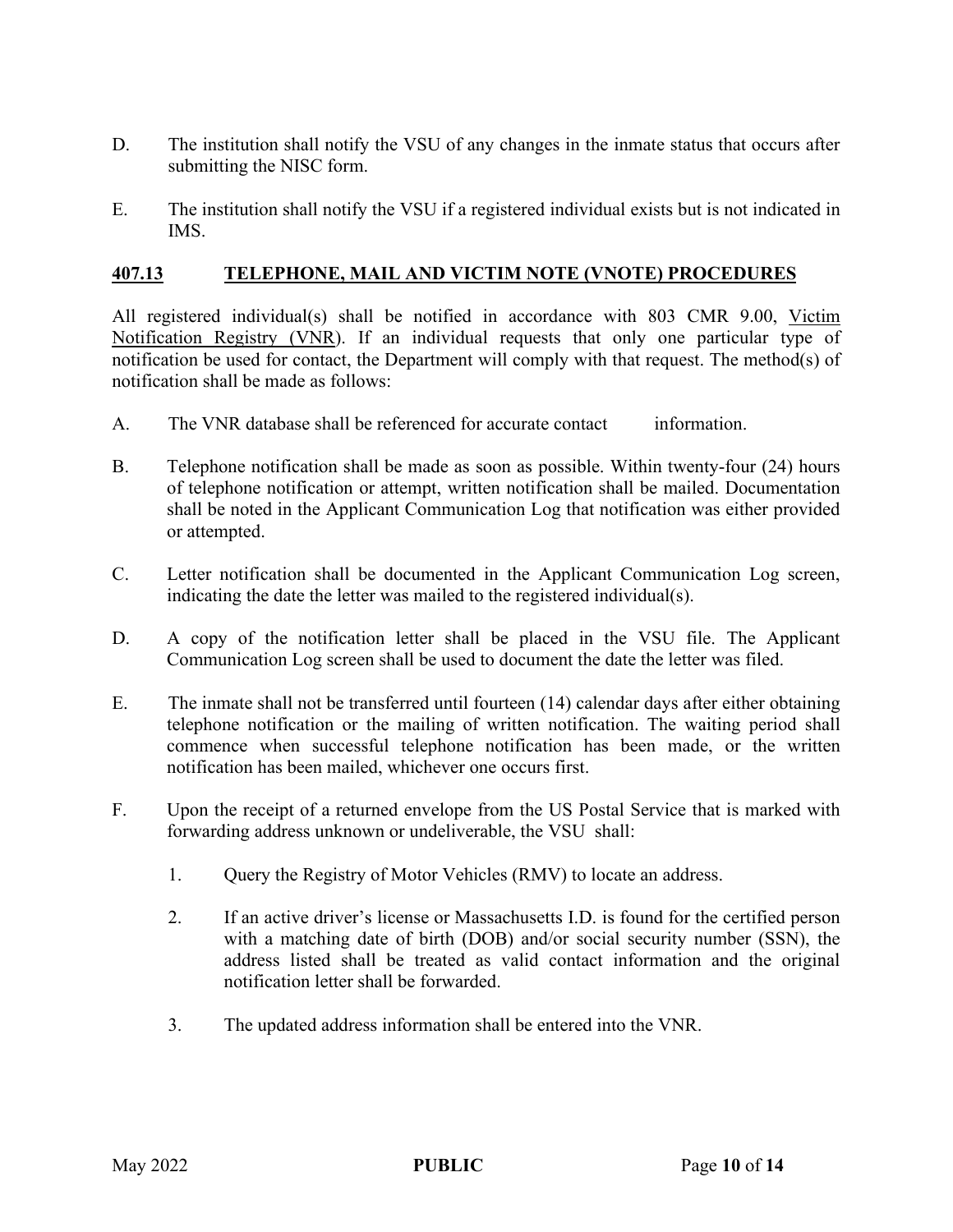4. If a valid address is not found using the RMV database or the address found in the RMV search is attempted and the letter is later returned with no forwarding address, the certification will be canceled due to lack of contact information.

### **407.14 PROCEDURES FOR PROCESSING INFORMATION**

The VSU shall maintain a copy of any notification letter(s) for four (4) years.

### **407.15 VINE – VICTIM INFORMATION & NOTIFICATION EVERYDAY**

VINE is a private company that provides an automated telephone service for accessing public information relative to a Massachusetts DOC inmate's location. VINE also provides notification of an offender's transfer, release or escape to those registered individuals who are authorized for VINE. The web-based extension of the VINE service is www.vinelink.com.

- A. The VSU shall register all registered (?) individuals for VINE notification. Registration is voluntary.
- B. The VINE system can be accessed by dialing 1-877-421-8463.

# **407.16 RESTRAINING ORDER**

The Criminal History Records staff shall enter inmates with a restraining order into the Legal Issues screen of IMS. The VSU shall run a "Print Legal Issues" report of all newly issued restraining orders on the seventh of each month. The VSU shall contact victims (not registered by DCJIS) with active 209A restraining orders, and assist them in becoming registered.

#### **407.17 TRAINING**

Training is a major component of the VSU and is focused on two primary areas, training for Department employees and training for the public and other victim service organizations.

- A. Department Employees the VSU shall conduct training for all new employees. This training shall include general information about the VSU, its policies, procedures and mission statement.
- B. Training will be provided to staff authorized for VNR access. In addition, staff will sign the VNR authorization form indicating that they have received a copy of, and understand, the agency's VNR policy and 803 CMR 9.00
- C. Additional employee training shall be primarily directed at those individuals involved with victim's issues. The purpose of the training is to sensitize and familiarize personnel to the issues and concerns of victims/certified petitioners. The curriculum includes the following topics: specific services available to crime victims; changes in laws impacting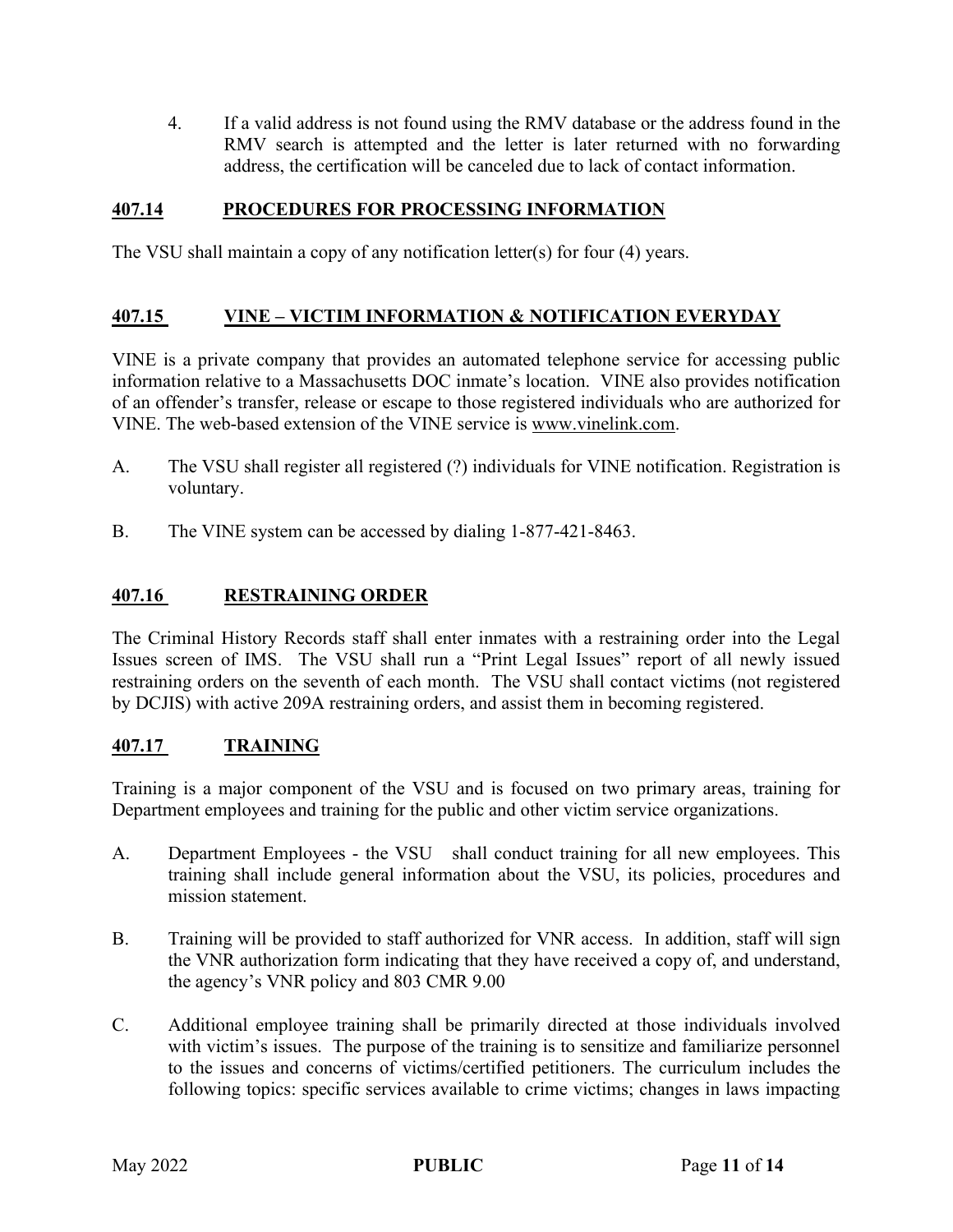victims; method(s) of gaining access to the services; confidentiality of victim information; methods for victims to communicate complaints and other concerns; program evaluation measures, which include victim input regarding the effectiveness of services; and, methods for victims to make suggestions regarding Department policies and practices intended to assist crime victims.

- D. The VSU shall conduct annual training opportunities throughout the Commonwealth of Massachusetts to various state and non-profit victim service organizations. These trainings shall include general information about the VSU, notification procedures, and VINE information.
- E. The VSU shall participate in National Victim Rights Week through the annual Massachusetts Office for Victim Assistance (MOVA) sponsored Victim Rights Conference. Further, as directed, the VSU shall participate in various victim fairs, awareness days, conferences and training.

# **407.18 VSU SURVEY**

In an effort to ensure the quality of our program, continually improve our services and provide a way for victims to communicate complaints and other concerns, the VSU encourages registered individuals to contact the VSU. This is documented in all notification letters sent to the registered individuals. In addition the VSU conducts a client satisfaction survey. The purpose of the survey is to measure satisfaction levels as it relates to the services provided by the VSU and to request opinions on areas for improvement. A survey is sent once during an initial notification and subsequently every three (3) years. The fact that the survey was sent is then documented in the Applicant Communication Log. The Director of the VSU shall annually generate a report that highlights the survey results.

#### **407.19 VICTIM/OFFENDER DIALOGUE IN AN INSTITUTION**

The VSU may accommodate, when appropriate, a request from a victim to meet with an offender who has committed a crime against that victim, subject to conditions and restrictions established by the Department.

#### **407.20 UNWANTED CORRESPONDENCE**

Pursuant to 103 CMR 481, Inmate Mail, all outgoing mail shall be stamped on the reverse side of the envelope with language indicating that the correspondence is sent from a correctional institution. Mail shall be stamped in blue ink only, and the stamp shall read as follows:

*This correspondence is forwarded from a Massachusetts Correctional Institution. The contents may not have been evaluated and the Department of Correction is not responsible for the substance or content of the enclosed material. If you have received unwanted correspondence from this inmate, call 1-866-684-2846 to stop future correspondence.*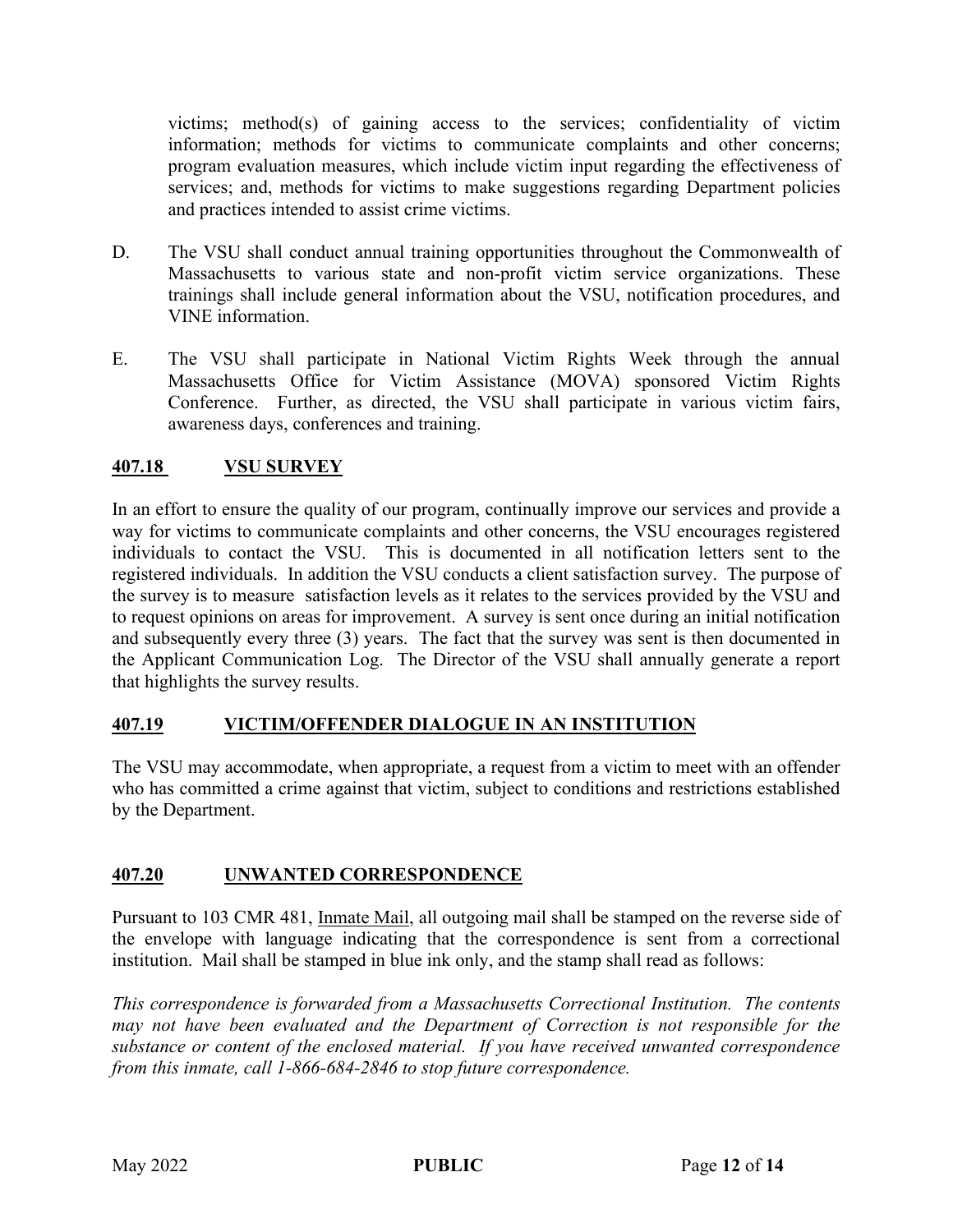The telephone number provided is the toll free number for the VSU. The VSU shall receive calls to assist individuals in having the correspondence stopped and/or in becoming registered for notification.

### **407.21 PRISON RAPE ELIMINATION ACT (PREA)**

The Department is committed to preventing sexually abusive behavior.

All sexual acts between an inmate and a Department employee, contractor or volunteer, or an inmate and an inmate, regardless of consensual status are prohibited and subject to administrative and criminal and/or disciplinary sanctions. The Department is committed to investigating, disciplining, and referring for prosecution, Department employees, contractors, volunteers, inmates who engage in sexually abusive behavior.

The Department is equally committed to providing crisis intervention and ongoing treatment to the victims of these acts.

The Department inmate advocate shall provide information through the investigative process. It is the responsibility of the PREA Manager to notify the Director of the VSU when the services of the inmate advocate are necessary.

VSU services include, but are not limited to:

- A. meeting with the inmate victim;
- B. providing information to the inmate of his/her rights;
- C. providing information to the inmate on the status of the case;
- D. maintaining communication with the inmate during the Department investigation;
- E. coordinating with the District Attorney if a referral is made. The VSU shall work with the assigned advocate from the District Attorney's office; and

# **407.22 VICTIM AWARENESS CLASS**

Victim awareness classes are part of the transition workshop attended by inmates prior to their release. This class teaches inmates how crime affects the victim, their family and friends, their community, and themselves. The purpose of the class is to cause inmates to think about the consequences of their actions and to increase the inmate's recognition of the victimization of another, with the aim of reducing recidivism.

# **407.23 COURT ASSESSMENTS AND OTHER AUTHORIZED ASSESSMENTS**

Pursuant to 103 CMR 405.78, any and all funds in an inmate's personal or savings account may be expended by the superintendent to satisfy an amount ordered by a court including restitution, fines, victim witness assessments, court costs, etc., notwithstanding the provisions of 103 CMR